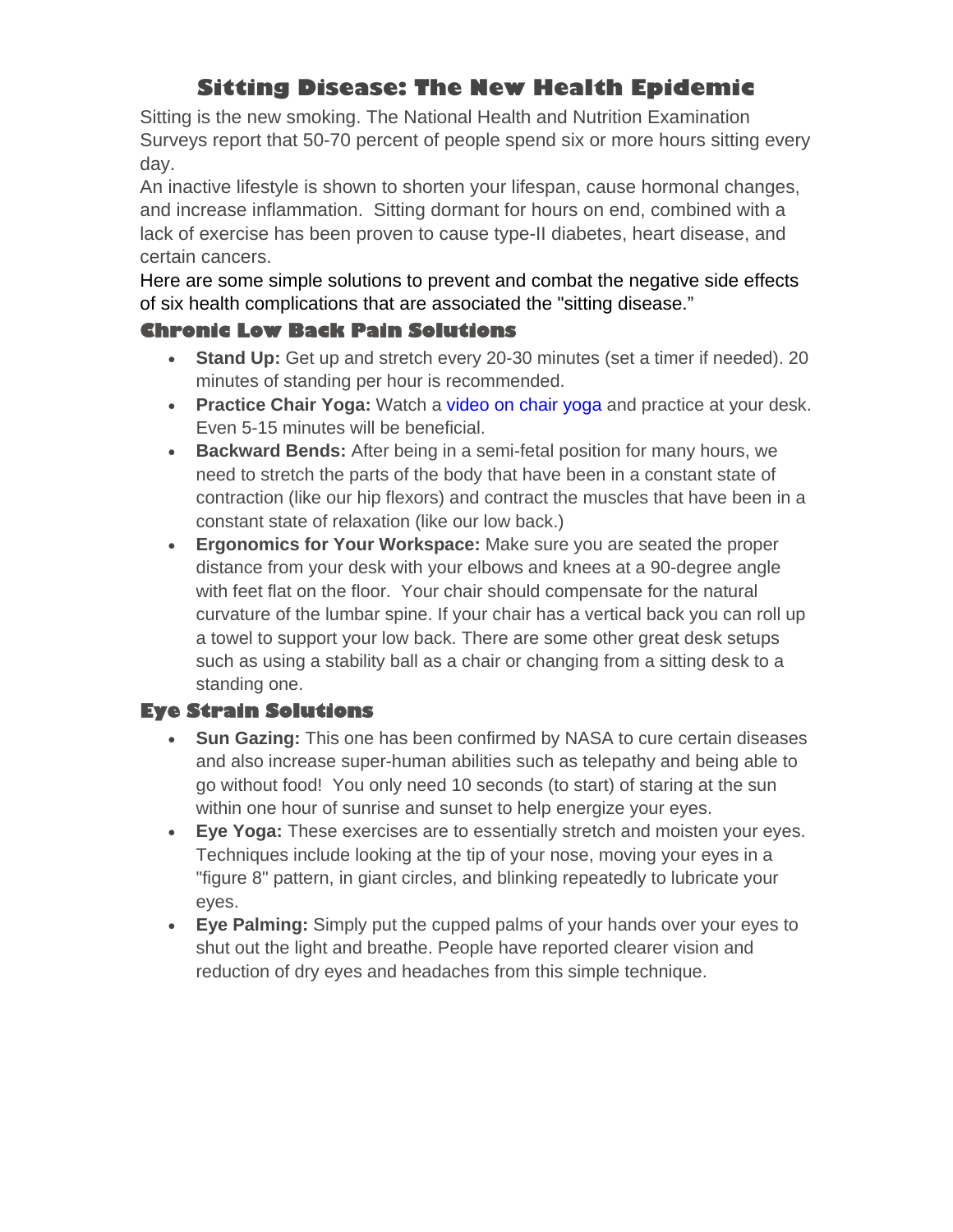# **Carpel Tunnel Syndrome Solutions**

- **Wrist and Arm Stretches:** These should be done throughout the day, especially if you are heavy on the keyboard and mouse. Stretching and flexing all the joints of your fingers, wrists, and arms can relieve built up tension.
- **Ice Water Bath:** Make a bowl of ice water and soak your wrists for about 10- 20 minutes. Contrast baths can also help to provide great circulation (going from ice cold water to warm water.)
- **Topical Remedies:** Studies have shown a great reduction in pain for those who used arnica topically after wrist surgery. Turmeric is also used for pain and inflammation—use topically on your wrist and take internally. Castor Oil is used as an Ayurvedic remedy for arthritis and joint health. Apply liberally at night and throughout the day.
- **Massage:** Oil your wrists and forearms and gently squeeze starting from your palm and wrist and ending at your elbow.

### **Neck Strain Solutions**

- **Neck Press:** Stand with your back to a wall and lift up through your crown, tuck your chin to your chest, and press the back of your head and neck against the wall. Press for 10 seconds than release for five seconds. Repeat for 5-10 reps.
- **Neck and Shoulder Circles:** Move slowly and explore range of motion.
- **Progressive Relaxation:** Squeeze your shoulders tight up to your neck. Hold for 10 seconds, then drop your arms down and release all tension. Repeat as needed.
- **Hold Your Phone:** Instead of using your shoulder, hold your phone in your hand or get and ear piece.

### **Vitamin D Deficiency Solutions**

This "sunshine vitamin" can be seriously lacking in those who are indoors for most of the day. Our bodies produce about 20,000 units of Vitamin D per approximately 20 minutes of sun exposure. That's more than 100 times the recommended dose of Vitamin D by the U.S. government! It is also said to be virtually impossible to get the adequate amount of Vitamin D from food alone.

- **Get Outside:** Take short breaks to get outside for some fresh air and let the sunlight hit your skin.
- **Take a Vitamin D Supplement:** Consume daily and consistently for maximum benefits
- **Eat Foods Rich in Vitamin D:** Portabella, shitake, and white mushrooms along with almond milk are all good vegetarian sources of Vitamin D and can help.